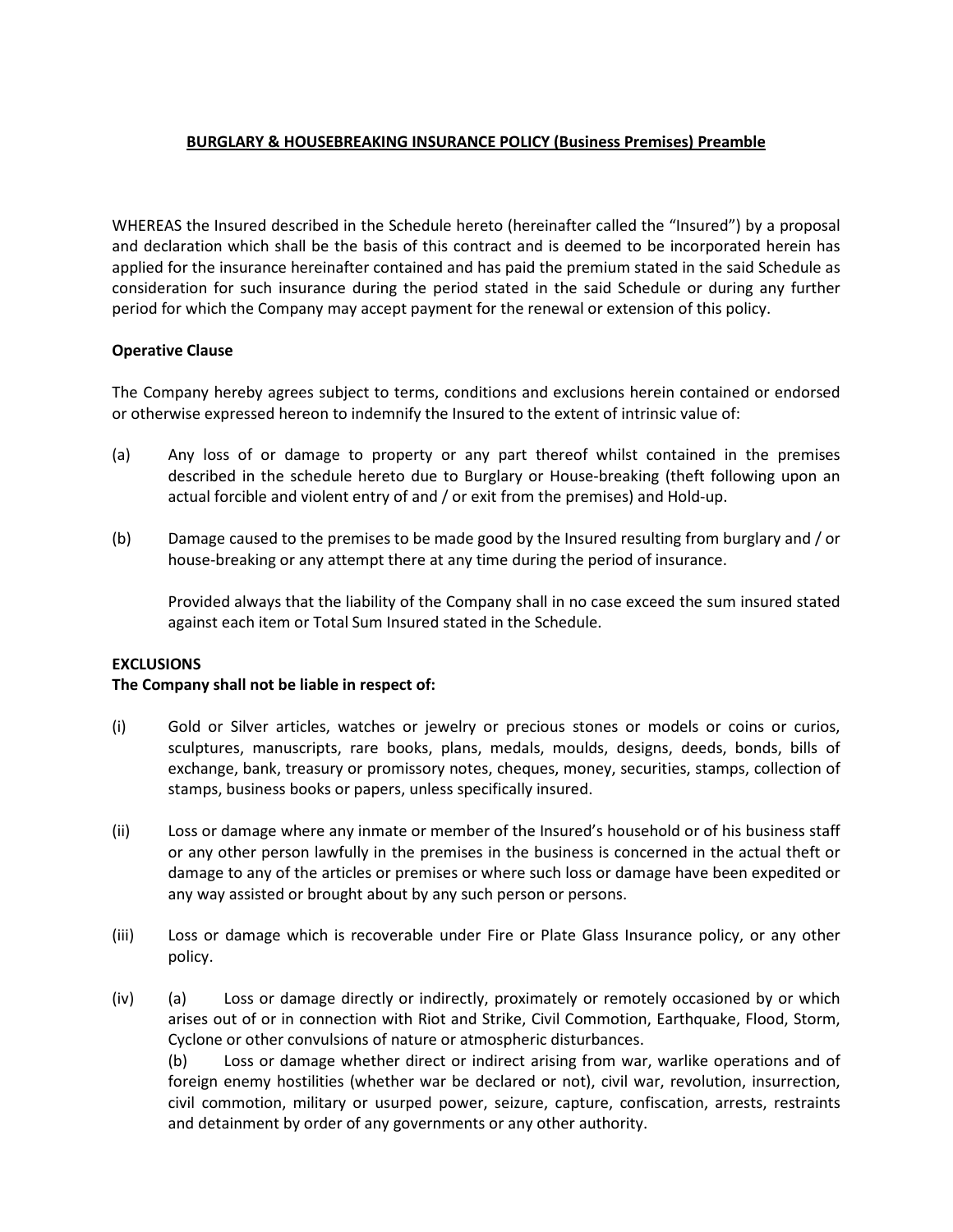- (v) (a) Any loss or damage to any property whatsoever or any loss or expense whatsoever resulting or arising there from or any Consequential Loss and any Legal Liability of whatsoever nature ----- directly or indirectly caused by or contributed to or arising from ionizing radiation or contamination by radioactivity from any source whatsoever. (b) Any accident, loss, destruction, damage or Legal Liability directly or indirectly caused by or contributed to by or arising from Nuclear weapons material.
- (vi) Consequential Loss or Legal Liability of any kind.
- (vii) Loss of money and/or other property abstracted from safe following the use of the key to the said safe or any duplicate thereof belonging to the Insured, unless such key has been obtained by assault or violence or any threat thereat.
- (viii) This policy shall cease to attach

 (a) If the premises shall have been left uninhabited by day and night for seven or more consecutive days and nights while the premises are left uninhabited.

 (b) If the Insured shall cause or suffer any material alteration to be made in the premises or anything to be done whereby the risk is increased.

 (c) To any property the interest of the Insured in which shall pass from the Insured otherwise than by will or operation of law.

Unless in every case, the consent of the Company to the continuance of the Insurance thereon is obtained and signified on the policy.

(ix) Loss or damage due to Terrorism and Sabotage activities.

In any action, suit or other proceedings where the Company alleges that by reason of the above Provisions any loss or damage is not covered by this Insurance, the burden of proving that such loss or damage is covered shall be upon the Insured.

## SPECIAL CONDITIONS:

## 1. Reinstatement of Sum Insured;

Immediately upon the happening of any loss or damage as described in the policy, the Total Sum Insured and the Sum Insured upon the various descriptions of property which have been lost or damaged, shall be reduced by the amount of loss or damage and such, reduced sums Insured shall be the limit of the Company's liability in respect of any further loss or damage occurring during the current period of Insurance unless the Company consents, upon payment of additional premium to reinstate the full Sum Insured.

## 2. Maintenance of Books & Keys:

 The Insured shall keep a daily record of the amount of cash contained in the Safe or Strong room and such record shall be deposited in a secure place other than the Safe or Strong room and produced as documentary evidence in support of a claim under this policy. The keys of the Safe or Strong room shall not be left on the premises out of business hours unless the premises are occupied by the Insured or any other authorized employee of the Insured in which case such keys if left on the premises shall be deposited in a secure place not in the vicinity of the Safe or Strong room.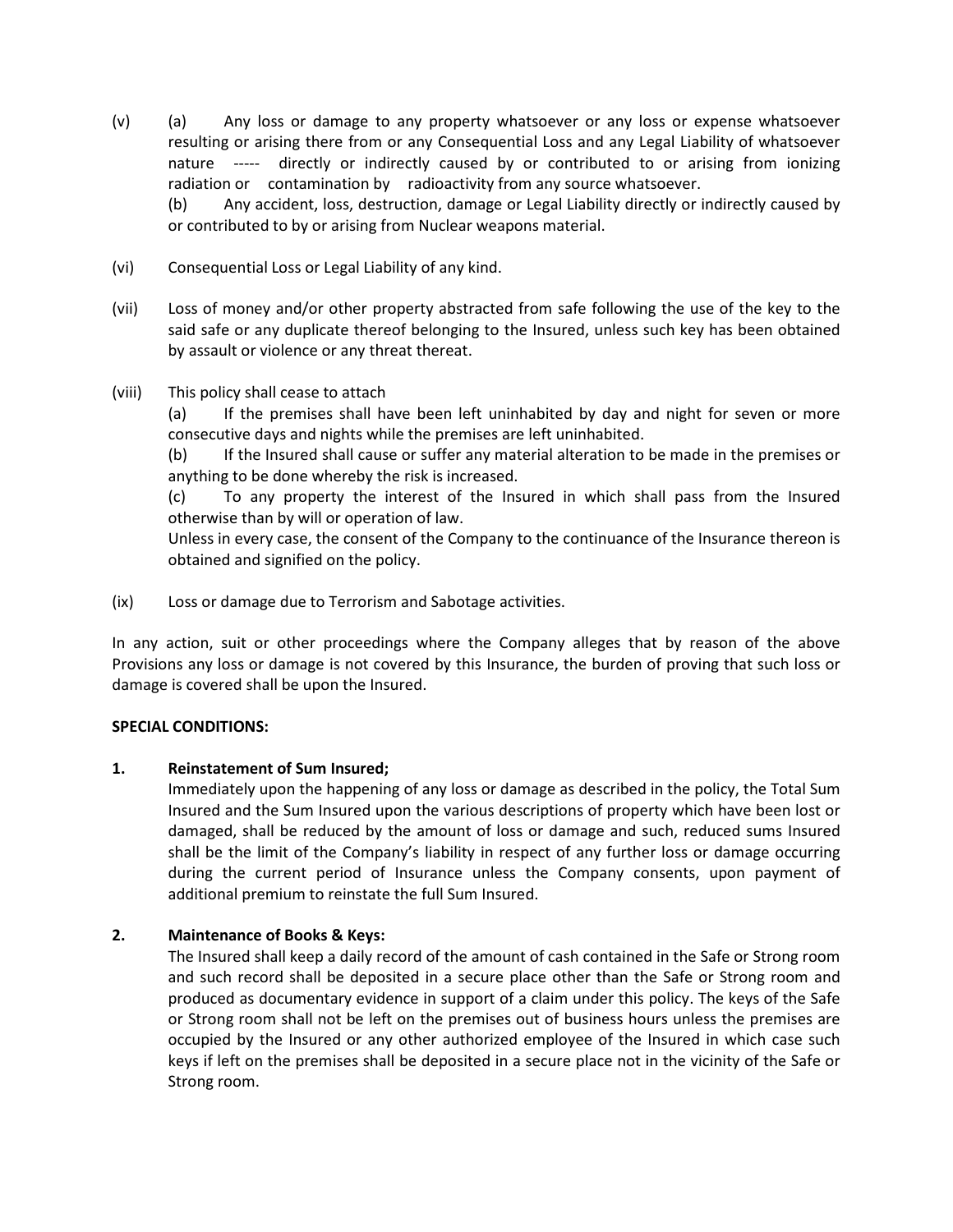## General Conditions:

- 1. NOTICE: Every notice and communication to the Company required by this Policy shall be in writing to the office of the Company through which this insurance is effected.
- 2. **DUTY OF DISCLOSURE:** This Policy should be void and all premium paid hereon shall be forfeited to the Company in the event of misrepresentation, misdescription or non-disclosure of any material fact.
- **3.** REASONABLE CARE: The Insured shall take all reasonable steps to safeguard the property insured against accident, loss or damage.
- 4. **CLAIMS PROCEDURE:** Upon the happening of any event giving rise or likely to give rise to a claim under this Policy:

 (a) The insured shall give immediate notice thereof in writing to the nearest office with a copy to the Policy issuing office of the Company as well as lodge forth with a complaint with the Police.

 (b) The insured shall deliver to the Company, within 14 days of the date on which the event shall have come to his knowledge, a detailed statement in writing, of the loss or damage, with an estimate of the intrinsic value of the property lost and the amount of damage sustained.

 (c) The Insured shall tender to the Company all reasonable information, assistance and proofs in connection with any claim hereunder.

- 5. INDEMNITY: The Company may at its option reinstate, replace or repair the property or premises lost or damaged or any part thereof instead of paying the amount of loss or damage or may join with any other insurer in so doing, but the Company shall not be bound to reinstate exactly or completely but only as circumstances permit and in reasonably sufficient manner and in no case shall the Company be bound to expend more in reinstatement than it would have cost to reinstate such property as it was at the time of the occurrence of such loss or damage not more than the sum insured thereon.
- 6. AVERAGE: If the property hereby insured shall at the time of any loss or damage be collectively of greater value than the sum insured thereon, then the Insured shall be considered as being his own insurer for the difference, and shall bear a ratable proportion of the loss or damage accordingly. Every item, if more than one, in the Policy, shall be separately subject to this condition.
- 7. **CONTRIBUTION:** If at the time of the happening of any loss or damage covered by this Policy there shall be existing any other insurance of any nature whatsoever covering the same property, whether effected by the Insured or not, then the Company shall not be liable to pay or contribute more than its ratable proportion of any loss or damage.
- 8. SUBROGATION: The Insured and any claimant under this Policy shall at the expense of the Company do or concur in doing or permit to be done all such acts and things that may be necessary or reasonably required by the Company for the purpose of enforcing any rights and remedies or obtaining relief or indemnity from other parties to which the Company shall be or